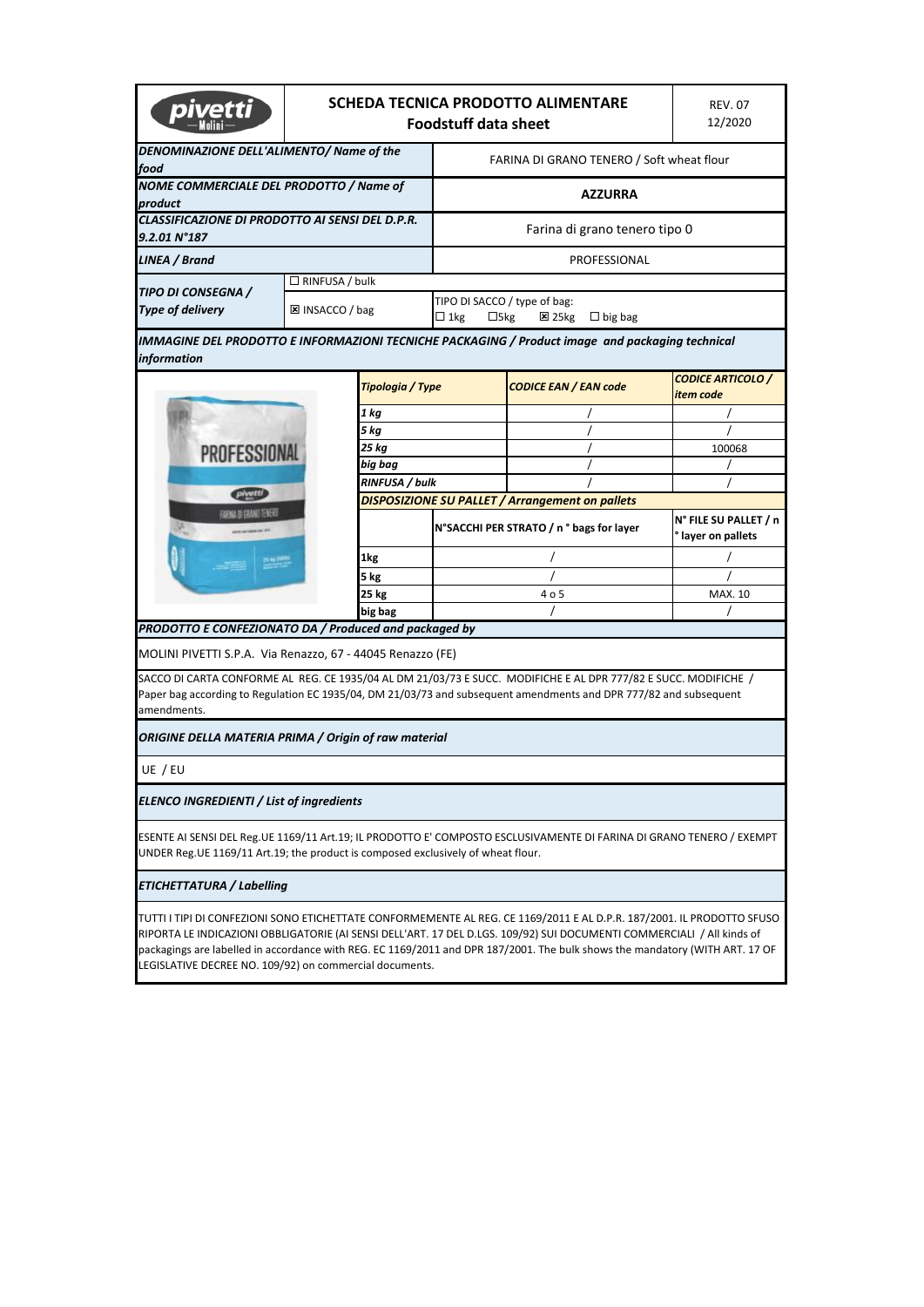| CARATTERISTICHE CHIMICO - FISICHE E REOLOGICHE / Chemical - physical and rheological characteristics                             |                                                              |                                                                                        |       |                                        |  |
|----------------------------------------------------------------------------------------------------------------------------------|--------------------------------------------------------------|----------------------------------------------------------------------------------------|-------|----------------------------------------|--|
| <b>PARAMETRI</b> / parameters                                                                                                    | <b>UNITA' DI</b><br><b>MISURA</b> /<br>Unit of<br>measure    | <b>VALORE MIN /</b><br>minimum value                                                   |       | <b>VALORE MAX/</b><br>maximum value    |  |
| UMIDITA' (Reg. CEE n° 1470/68) / Humidity                                                                                        | %                                                            |                                                                                        |       | 15,5                                   |  |
| PROTEINE (Metodo Kjeldhal N x 5,70) Protein (Kjeldhal                                                                            | % s/s                                                        |                                                                                        | 13,5  | $\prime$                               |  |
| method $N \times 5,70$                                                                                                           |                                                              |                                                                                        |       |                                        |  |
| <b>MINERALI / Minerals</b><br><b>INDICE DI CADUTA HAGBERG / Falling Number (Perten</b>                                           | % s/s                                                        |                                                                                        |       | 0,65                                   |  |
| method)                                                                                                                          | <b>SEC</b>                                                   |                                                                                        | 300   | $\prime$                               |  |
| <b>GLUTINE / Gluten</b>                                                                                                          | % s/s                                                        |                                                                                        | 11,5  | $\prime$                               |  |
| ALVEOGRAMMA (METODO CHOPIN) / Alveograph (Chopin Method)                                                                         |                                                              |                                                                                        |       |                                        |  |
| W (103 erg)                                                                                                                      | JOULE                                                        | 360                                                                                    |       | 390                                    |  |
| P/L                                                                                                                              |                                                              | 0,5                                                                                    |       | 0,75                                   |  |
| FARINOGRAMMA (METODO BRABENDER) / Farinograph (Brabender Method)                                                                 |                                                              |                                                                                        |       |                                        |  |
| <b>ASSORBIMENTO ACQUA / Absorption water</b>                                                                                     | %                                                            | 56                                                                                     |       | $\prime$                               |  |
| TEMPO DI ASSORBIMENTO / water absorption time                                                                                    | <b>MIN</b>                                                   |                                                                                        | 2,5   | $\prime$                               |  |
| STABILITA' / Stability                                                                                                           | <b>MIN</b>                                                   |                                                                                        | 13    |                                        |  |
| PROPRIETA' ORGANOLETTICHE / Organoleptic properties                                                                              |                                                              |                                                                                        |       |                                        |  |
| <b>COLORE / Colour</b>                                                                                                           |                                                              | BIANCO TIPICO / Typical white                                                          |       |                                        |  |
| <b>ODORE / Aroma &amp; Flavor</b>                                                                                                |                                                              | <b>GRADEVOLE E NATURALE / Pleasant and natural</b>                                     |       |                                        |  |
| <b>ASPETTO / Appearance</b>                                                                                                      |                                                              | POLVERE SOFFICE / Fluffy powder                                                        |       |                                        |  |
| PERCEZIONE AL TATTO / Perception to the touch                                                                                    | SCORREVOLE, OMOGENEA E PRIVA DI GRUMI / sliding, homogenous, |                                                                                        |       |                                        |  |
| <b>CONTAMINANTI / Contaminants</b>                                                                                               |                                                              |                                                                                        |       |                                        |  |
| <b>PARAMETRI / parameters</b>                                                                                                    | <b>UNITA' DI</b><br><b>MISURA</b> /<br>Unit of<br>measure    | <b>VALORE MASSIMO CONSENTITO PER</b><br><b>LEGGE / Maximum value allowed by</b><br>law |       |                                        |  |
| CHIMICO - FISICI / Chemical - physical                                                                                           |                                                              |                                                                                        |       |                                        |  |
| RESIDUI PESTICIDI (ORGANOFOSFORATI, CLORURATI, PIRETROIDI) /<br>Residual pesticides (organophosphates, chlorinated, Pyrethroids) |                                                              | µg/kg                                                                                  |       | ENTRO I LIMITI DI LEGGE / legal limits |  |
| AFLATOSSINE B1 / Aflatoxin B1                                                                                                    |                                                              | µg/kg                                                                                  | < 2,0 |                                        |  |
| AFLATOSSINE (B1, B2, G1, G2) / Aflatoxin B1-B2-G1-G2                                                                             |                                                              | µg/kg                                                                                  | < 4,0 |                                        |  |
| OCRATOSSINA A / Ochratoxin A                                                                                                     |                                                              | µg/kg                                                                                  | < 3.0 |                                        |  |
| ZEARALENONE / Zearalenone                                                                                                        |                                                              |                                                                                        | < 75  |                                        |  |
|                                                                                                                                  |                                                              | µg/kg                                                                                  |       |                                        |  |
| DEOSSIVALENOLO (DON) / Vomitoxin (DON)                                                                                           |                                                              | µg/kg                                                                                  |       | < 750                                  |  |
| <b>PIOMBO</b>                                                                                                                    |                                                              | mg/kg                                                                                  |       | < 0,20                                 |  |
| <b>CADMIO</b>                                                                                                                    |                                                              | mg/kg                                                                                  |       | < 0,10                                 |  |
|                                                                                                                                  |                                                              |                                                                                        |       |                                        |  |
| CONTA BATTERICA TOTALE (CBT) / Total Plate Count                                                                                 |                                                              | U.F.C./g                                                                               |       | $<$ 100000                             |  |
| <b>COLIFORMI TOTALI / Total coliforms</b>                                                                                        |                                                              | U.F.C./g                                                                               |       | <500                                   |  |
| LIEVITI / yeasts                                                                                                                 |                                                              | U.F.C./g                                                                               |       | $<$ 1500                               |  |
| <b>MUFFE/Molds</b>                                                                                                               |                                                              | U.F.C./g                                                                               |       | $1500$                                 |  |
| MICROBIOLOGICI / Microbiological<br>ESCHERICHIA COLI / Escherichia coli                                                          |                                                              | U.F.C./g                                                                               |       | $10$                                   |  |
| SALMONELLA / Salmonella<br>FRAMMENTI DI INSETTO (METODO AOAC) / Filth Test                                                       |                                                              | U.F.C./g                                                                               |       | ASSENTE / Absent                       |  |
|                                                                                                                                  |                                                              |                                                                                        |       |                                        |  |
| FRAMMENTI DI INSETTO / Fragments of insect<br>PELI DI RODITORE / Rodent hairs                                                    |                                                              | $n^{\circ}$ / 50g<br>n° / 50g                                                          |       | $50$<br>ASSENTE / Absent               |  |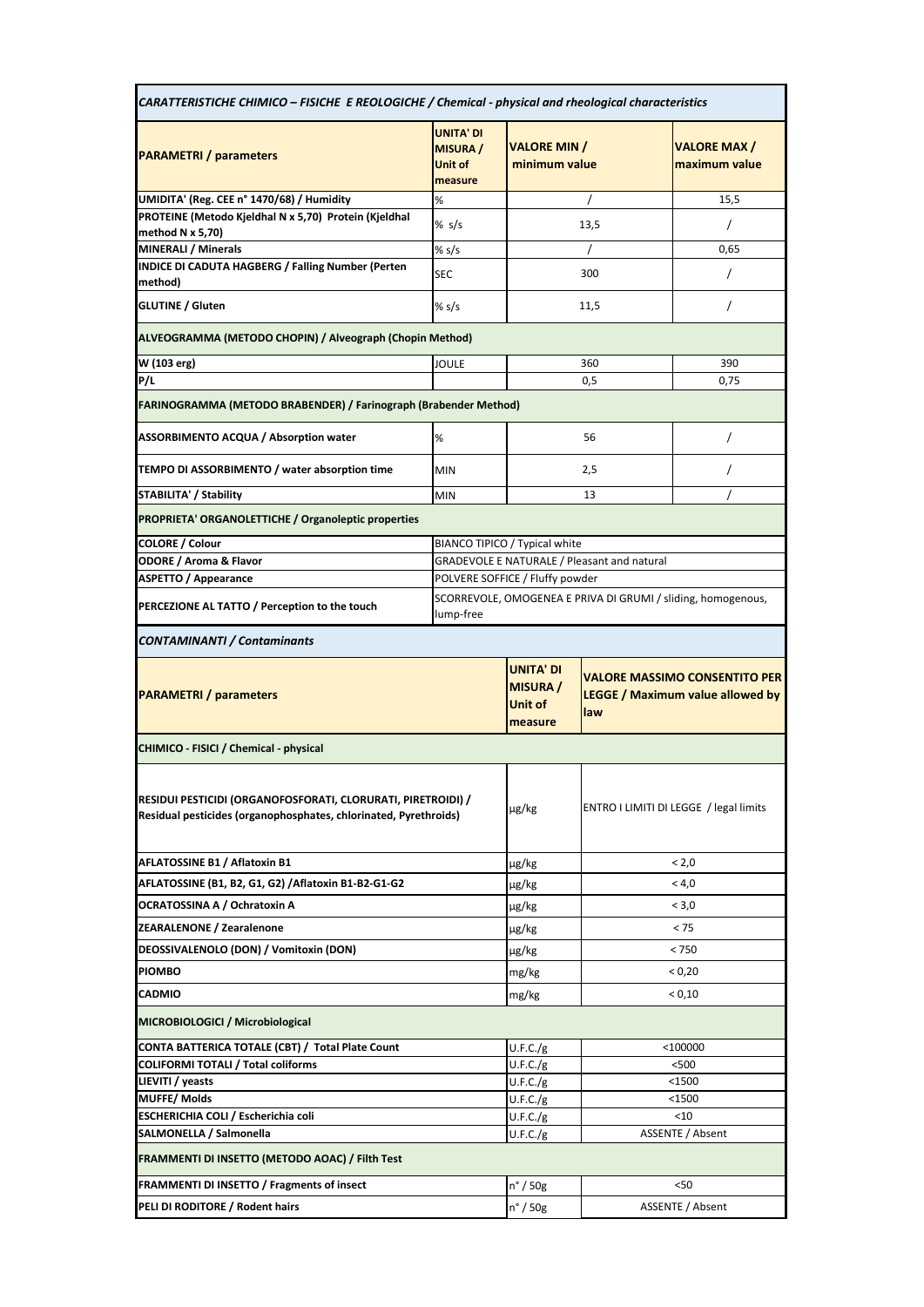| <b>UNITA' DI MISURA /</b><br><b>PARAMETRI</b> / parameters                                                                                                                                                                                                                          |                              |                                                                   | <b>VALORE MEDIO /</b>                                                                                                                                              |
|-------------------------------------------------------------------------------------------------------------------------------------------------------------------------------------------------------------------------------------------------------------------------------------|------------------------------|-------------------------------------------------------------------|--------------------------------------------------------------------------------------------------------------------------------------------------------------------|
|                                                                                                                                                                                                                                                                                     | <b>Unit of measure</b>       |                                                                   | mean value                                                                                                                                                         |
| kJ - Kcal<br><b>ENERGIA / Energy</b>                                                                                                                                                                                                                                                |                              |                                                                   | 1435 Kj / 338 Kcal                                                                                                                                                 |
| GRASSI / Fat<br>g                                                                                                                                                                                                                                                                   |                              |                                                                   | 1                                                                                                                                                                  |
| DI CUI ACIDI GRASSI SATURI / Of which saturates<br>g                                                                                                                                                                                                                                |                              |                                                                   | 0,1                                                                                                                                                                |
| <b>CARBOIDRATI / Carbohydrates</b>                                                                                                                                                                                                                                                  | g                            |                                                                   | 68                                                                                                                                                                 |
| DI CUI ZUCCHERI / Of which sugars                                                                                                                                                                                                                                                   | g                            |                                                                   | 1.2                                                                                                                                                                |
| <b>FIBRE / Fibre</b>                                                                                                                                                                                                                                                                | g                            |                                                                   | 1.6                                                                                                                                                                |
| <b>PROTEINE / Protein</b><br>g                                                                                                                                                                                                                                                      |                              |                                                                   | 13.5                                                                                                                                                               |
| SALE / Salt                                                                                                                                                                                                                                                                         | g                            |                                                                   | $\Omega$                                                                                                                                                           |
| SOSTANZE O PRODOTTI CHE PROVOCANO ALLERGIE O INTOLLERANZE / Substances or products causing allergies or<br><i>intolerances</i>                                                                                                                                                      |                              |                                                                   |                                                                                                                                                                    |
| Reg. UE 1169/11 Art. 21 e Allegato II<br>SOSTANZE O PRODOTTI CHE PROVOCANO ALLERGIE O INTOLLERANZE /<br>UE 1169/11 Art. 21 e Annex II<br>products causing allergies or intolerances                                                                                                 | Reg.<br><b>Substances or</b> | <b>PRESENTE NEL</b><br><b>PRODOTTO /</b><br>inside the<br>product | Presenza eventuale e<br>non intenzionale<br><i><u><b>Contaminazione</b></u></i><br>crociata) / Possible<br>and unintentional<br>presence (cross-<br>contamination) |
| Cereali contenenti glutine: grano (farro e grano khorasan), segale, orzo, avena o i loro ceppi ibridati e prodotti<br>derivati / Cereal containing gluten, namely: wheat (such as spelt and khorasan wheat), rye, barely, oats or their<br>hybridised strains, and products thereof |                              | SI (grano)/ yes<br>(wheat)                                        | NO/no                                                                                                                                                              |
| Crostacei e prodotti a base di crostacei / Crustaceans and products thereof                                                                                                                                                                                                         |                              | NO/no                                                             | NO / no                                                                                                                                                            |
| Uova e prodotti a base di uova / Eggs and products thereof                                                                                                                                                                                                                          |                              | NO/no                                                             | NO/no                                                                                                                                                              |
| Pesce e prodotti a base di pesce / Fish and products thereof                                                                                                                                                                                                                        |                              | NO/no                                                             | NO / no                                                                                                                                                            |
| Arachidi e prodotti a base di arachidi / Peanuts and products thereof                                                                                                                                                                                                               |                              | NO/no                                                             | NO/no                                                                                                                                                              |
|                                                                                                                                                                                                                                                                                     |                              |                                                                   |                                                                                                                                                                    |
| Soia e prodotti a base di soia / Soybeans and products thereof                                                                                                                                                                                                                      |                              | NO/no                                                             | SI (soia) / Yes (soy)                                                                                                                                              |